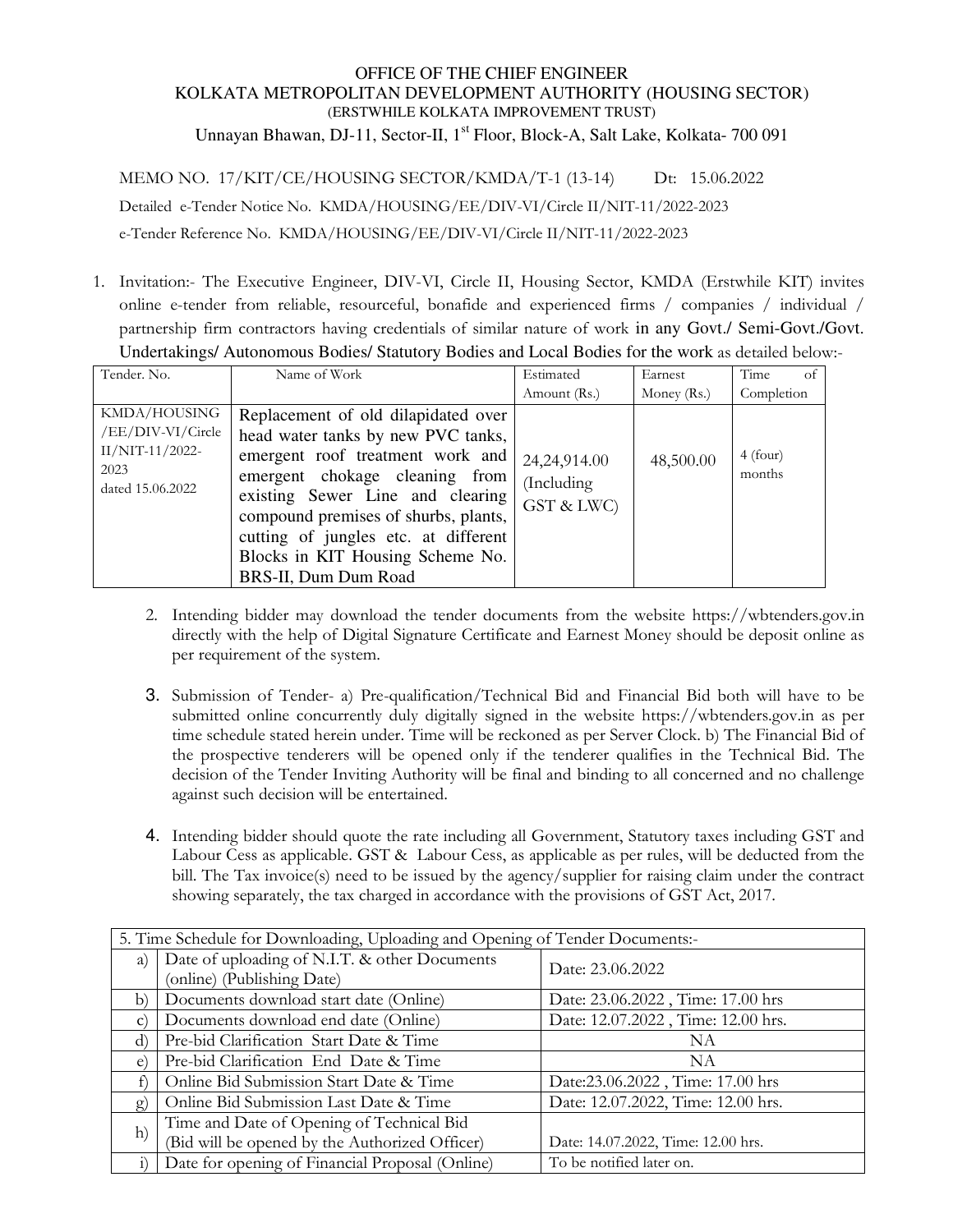Tenders will be opened by The Executive Engineer, DIV-VI, Circle II, Housing Sector, KMDA (Erstwhile KIT) or his authorized representative in presence of tenderer or their authorized representatives who may like to be present.

- 6. Eligibility criteria for the bidders :-
- **a)** The bidders should have the credentials as detailed below::
	- i) Intending Tenderers should produce credentials of a similar nature of completed work of the minimum value of 40% of the Estimated Amount put to Tender during 5(five) years prior to the date of issue of the Tender Notice.

or

ii) Intending Tenderers should produce credentials of 2(two) similar nature of completed work, each of the minimum value of 30% of the Estimated Amount put to Tender during 5(five) years prior to the date of issue of the Tender Notice.

or

iii) Intending Tenderers should produce credentials of 1(one) single running work of similar nature which has been completed to the extent of 80% or more and the value of which is not less than the desired value at (i) above.

In case of running works, only those Tenderers who will submit the certificate of satisfactory running work from the concerned Executive Engineer, or equivalent competent authority will be eligible for the Tender. In the required certificate it should be clearly stated that the work is in progress satisfactorily and also that no penal action has been initiated against the executing agency, i.e., the Tenderer.

- Other Terms & Conditions of the Credentials :
	- i) Payment Certificate will not be treated as Credential.
	- ii) Credential Certificate issued by the Executive Engineer or equivalent or Competent Authority of a State/ Central Govt., State/ Central Govt. Undertaking, Statutory/ Autonomous Bodies constituted under the Central / State Statute, on the executed value of completed/ running work will be taken as Credential.
		- **b)** Scanned copy of PAN card, P. Tax, Valid income tax (For Last 3 yrs ), Valid 15 digit Goods and Services Taxpayer Identification Number (GSTIN) under GST Act, 2017 & Latest Vat return, Last 3 yrs audited balance sheet, Credentials, Work Order, Completion Certificate, Payment certificate, Bank Solvency Certificate (in commensurate with the amount put to tender) within one year from the date of publishing of NIT, Registration Certificate and/or trade license of the company must be submitted duly digitally signed at desired location in the website https://wbtenders.gov.in.
		- **c)** Scanned Copy of one affidavit before Notary will have to be submitted mentioning the correctness of the documents and a declaration of penalty debarment etc. faced by him under any Govt./Semi-Govt./Autonomous body/Institution through on line at desired location.
		- **d)** Partnership Firm should submit necessary deed at desired location through on line.
		- **e)** Earnest Money:- The tenderer shall have to deposit requisite earnest money along with the tender document in prescribed manner failing which the tender shall be rejected. The balance earnest money if any to fulfill 2(two) percent of the tender value is to be deposited at the time of execution of formal agreement.
		- **f)** Additional Performance Security other than Security Deposit::
			- **1.** If the accepted bid value of the successful Bidder is 80% or less of the Estimated amount put to tender, Additional Performance Security  $\omega$  10% of the Tendered Amount shall be submitted in the form of Bank Guarantee of any Scheduled Bank within seven working days from the date of issuance of Letter of Acceptance to ensure the quality and proper execution of the work. The said Bank Guarantee shall have to be valid up to end of the Contract Period and shall be renewed accordingly, if required. If the successful Bidder fails to submit the Additional Performance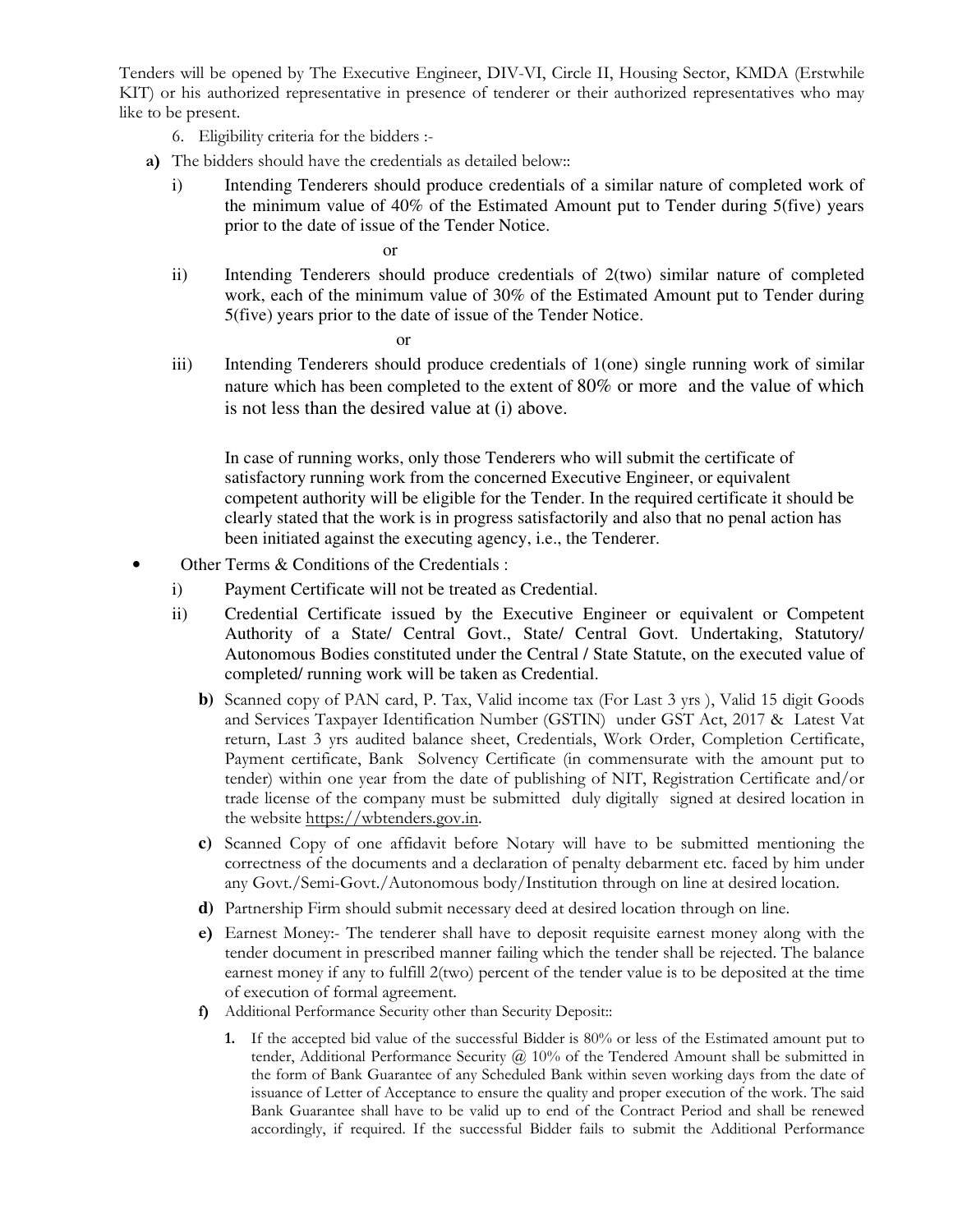Security within the Time Period mentioned here, Earnest Money of the Bidder will be forfeited and other necessary actions as per NIT like blacklisting of the contractor, etc, may be taken.

- **2.** The Bank Guarantee shall be returned immediately on successful completion of the Contract. If the bidder (the Contractor) fails to complete the work successfully, the Additional Performance Security shall be forfeited at any time during the pendency of the Contract period.
- **3.** Necessary provisions regarding deduction of Security Deposit from the progressive bills of the Contractor as per relevant clauses of the Contract shall in no way be altered / affected by the provision of this Additional Performance Security.

7. a) List of common documents shall have to be uploaded by each tenderer at the time of submission of Tender through online:-

- i. Income Tax Return ( For last 3yrs )
- ii. Balance Sheet ( For last 3yrs)
- iii. Pan Card.
- iv. Latest Professional Tax Paid Chalan & P-TAX Enrollment Certificate, Professional Tax Payment Certificate
- v. Valid 15 digit Goods and Services Taxpayer Identification Number (GSTIN) under GST Act, 2017 & Latest GST return in Form No. 3B.
- vi. Latest Valid Trade License.
- vii. Technical Credential.
	- Work Order along with completion certificate for the work in technical credential.
- viii. Bank Solvency Certificate for atleast 20% of amount put to tender issued within one year from the date of publishing of NIT.
- ix. Affidavit before Notary mentioning the correctness of the documents and declaration of penalty debarment etc.
- x. P.F. & ESI Registration Certificate issued prior to date of publication of NIT along with employers monthly contribution receipt for the month of March,2022.
- b) List of documents shall have to upload by a Partnership Firm in addition to Sl. No.
	- 7.a)
		- i) The power of Attorney for the firm for signing the tender by a partner.
		- ii) Partnership Deed.

8. Language of Tender:- The tender shall be submitted in the prescribed form in English. All literatures and correspondence in connection with the tenders shall be in English.

9. Others :- The Tender Notice along with other documents like Tender Form No. - 1 KMDA, Technical

Specification, Special Terms and Conditions , BOQ, Addendum and corrigendum etc. whatever documents

uploaded by the department concerned thereto shall be part and parcel of the Tender. The agency must go

through carefully the Special Terms and Conditions uploaded by the department before quoting his rate.

The tender inviting authority reserves the right to accept or reject any or all the tenders without assigning any reason what so ever.

For detail information please visit https://wbtenders.gov.in & www.kmdaonline.org.

Executive Engineer, DIV-VI, Circle II,

Housing Sector, KMDA